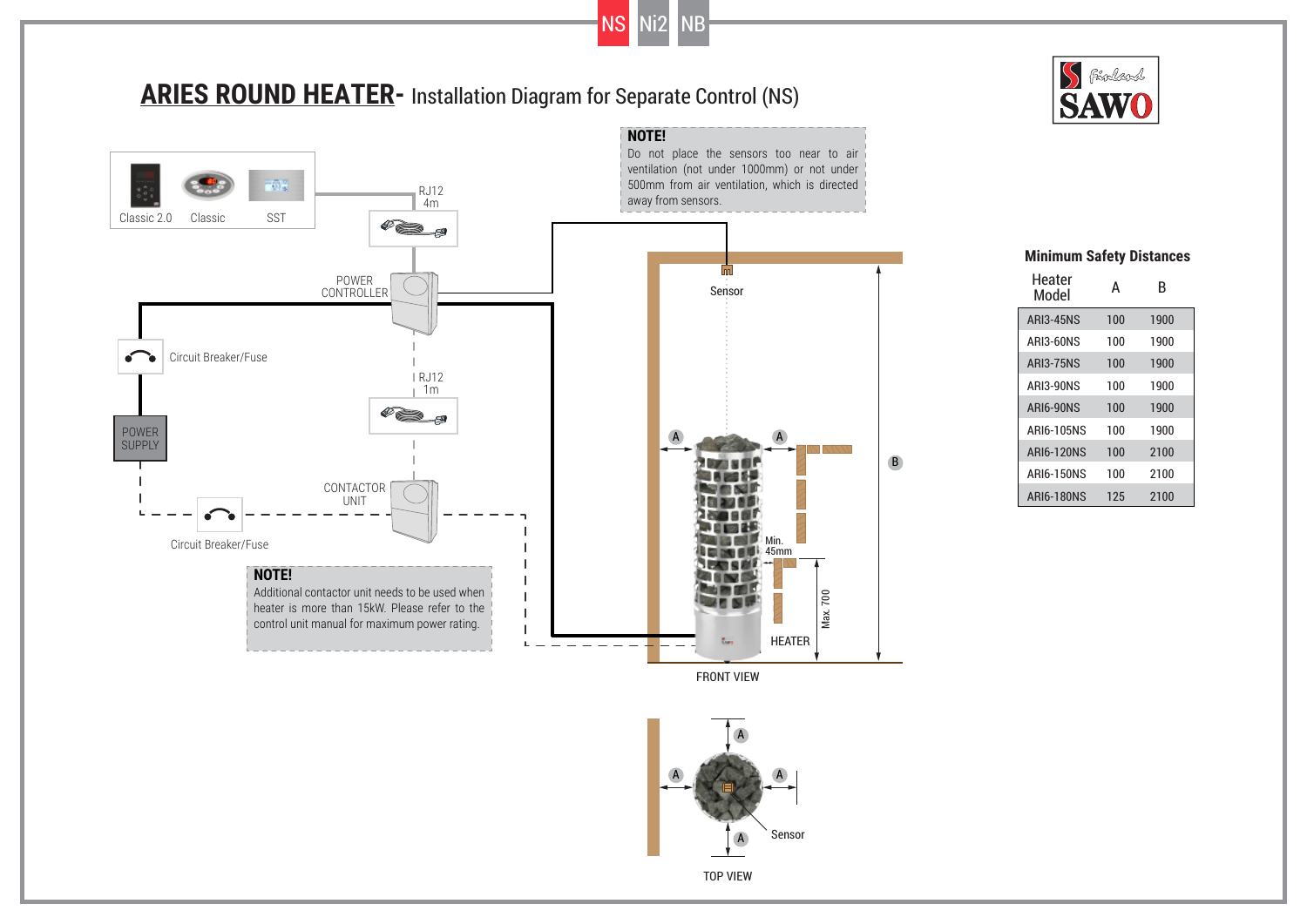

NS Ni2 NB





## **Minimum Safety Distances**

| Heater<br>Model | А   | R    |
|-----------------|-----|------|
| ARI3-45Ni2      | 100 | 1900 |
| ARI3-60Ni2      | 100 | 1900 |
| ARI3-75Ni2      | 100 | 1900 |
| ARI3-90Ni2      | 100 | 1900 |